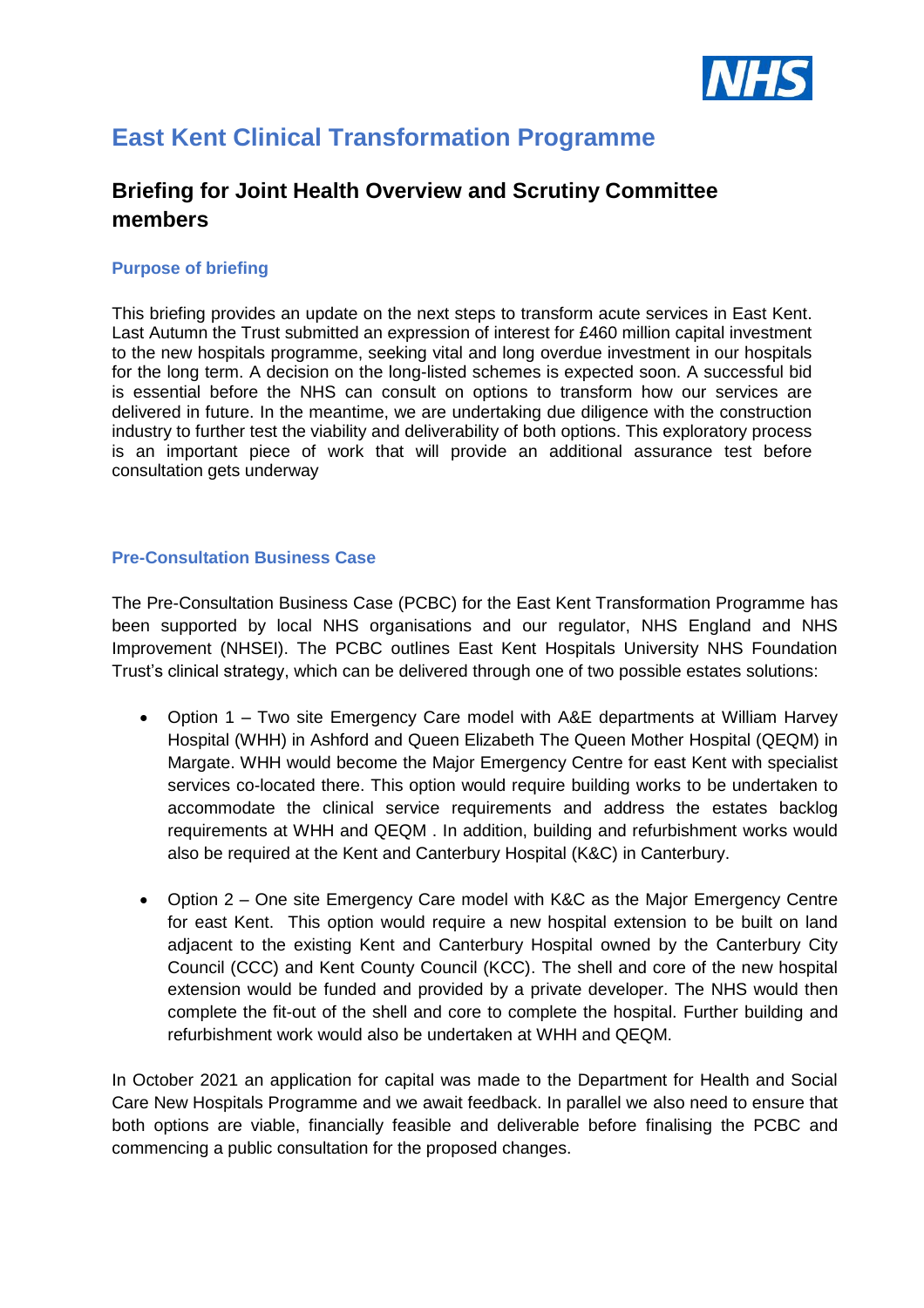

#### **Due diligence and soft market testing exercise**

The process to more robustly test the options requires engagement with the construction industry who to review the viability, financial feasibility and deliverability of the two estates options.

The Trust and its legal advisers developed a financial and commercial due diligence and soft market testing exercise based on the formal Public Contract Regulations procurement process. The exercise is an iterative one and will depend on the level of interest and the credibility of this interest. The approach for the exercise was approved through the governance processes of the Trust's Board and NHS Kent and Medway CCG's Governing Body. Other relevant stakeholders have also been notified of the process including KCC, CCC and the Trust's Council of Governors.

In February, NHSEI also confirmed its support for the pre-consultation financial and commercial due diligence and soft market testing exercise to be undertaken and therefore the process commenced late March. This work is due to complete by July 2022.

### **Expression of Interest for the Health Infrastructure Plan**

In July 2021, the Department of Health and Social Care (DoHSC) invited expressions of interests (EOI) from mental health, community and acute NHS trusts who wish to be considered for inclusion in the next wave of the Government's Health Infrastructure Plan (HIP).

In October 2021, the Trust submitted an EOI for around £460m of Treasury capital to enable the East Kent Transformation Programme to be delivered. The EOI will form one part of the first stage of the Government's selection process for the HIP. It will be combined with evidence from existing national datasets (official data, signed off by provider chief executives) as well as discussions with regional and local NHS leaders.

It was initially thought that the Department of Health and Social Care (DHSC) would inform trusts of the outcome of this first stage of the selection process by the end of December 2021. However, this has been delayed due to the COVID pandemic. At the time of compiling this briefing, we are still waiting to hear whether our application has been successful in being placed on a longlist of proposals to continue to the next stage.

We believe the DHSC is aiming to make the final decision on the next eight hospitals to form part of the national programme by the end of 2022.

#### **Next Steps**

- The financial and commercial due diligence and soft market testing exercise is due to continue to run through to the end of July.
- We wait to hear from the DHSC to see if our Expression of Interest to be one of the latest eight schemes under the Government's Health Infrastructure Plan.